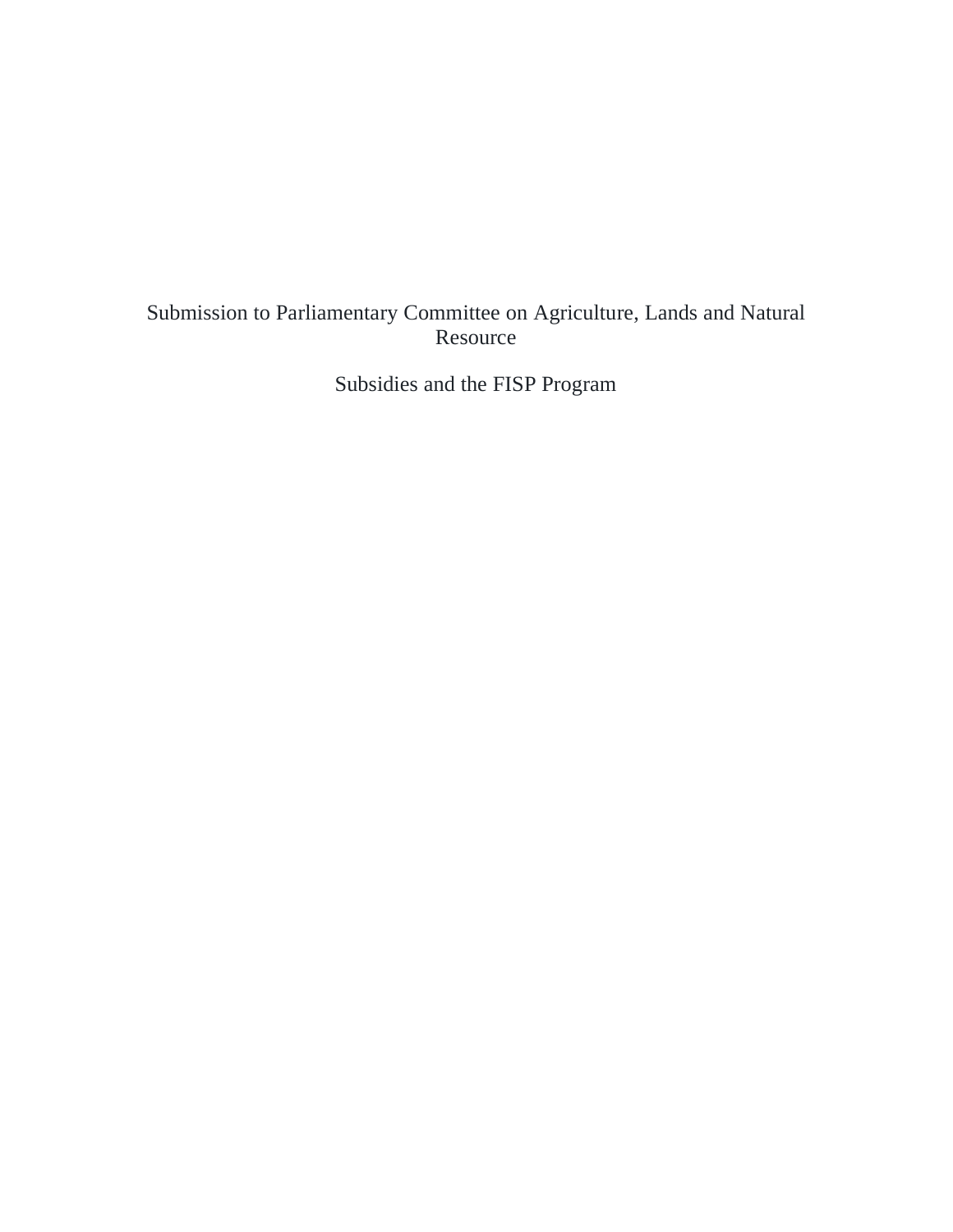#### **Introduction**

Following the invitations made to individual organizations to make submissions towards the Review of the Implementation of the Farmer Input Support Programme (FISP), a Consortium of CSOs however, collectively put up this submission following the commonality of issues raised among them in the recent past regarding FISP. The CSOs have welcomed the approach by the Committee on Agriculture, Lands and Natural Resources in undertaking a detailed study on the review of FISP by engaging many players among them CSOs. We the Consortium of CSOs is preview to the terms of reference that include;

- i). To appreciate the adequacy of the policy and legal framework governing the FISP;
- ii). To ascertain the impact of FISP on the small-scale farmers;
- iii). To appreciate measures that have been put in place to ensure that only deserving farmers benefited from the programme, if any;
- iv). To appreciate the private sector involvement in the FISP;
- v). To appreciate budgetary allocations for FISP year by year for the last five years;
- vi). To appreciate the strategies put in place by Government for the improvement of FISP;
- vii). To ascertain the challenges that have been faced in the implementation of FISP; and
- viii). Make recommendations on the way forward.

It is with the above terms of reference that we make this submission but also considering the other important aspects that could transform the FISP to make it move towards Abundance, Productive and Resilient.

**This submission is presented in the following outline; brief background on FISP, the context to which this submission is being made, Key issues on FISP and the recommendations.**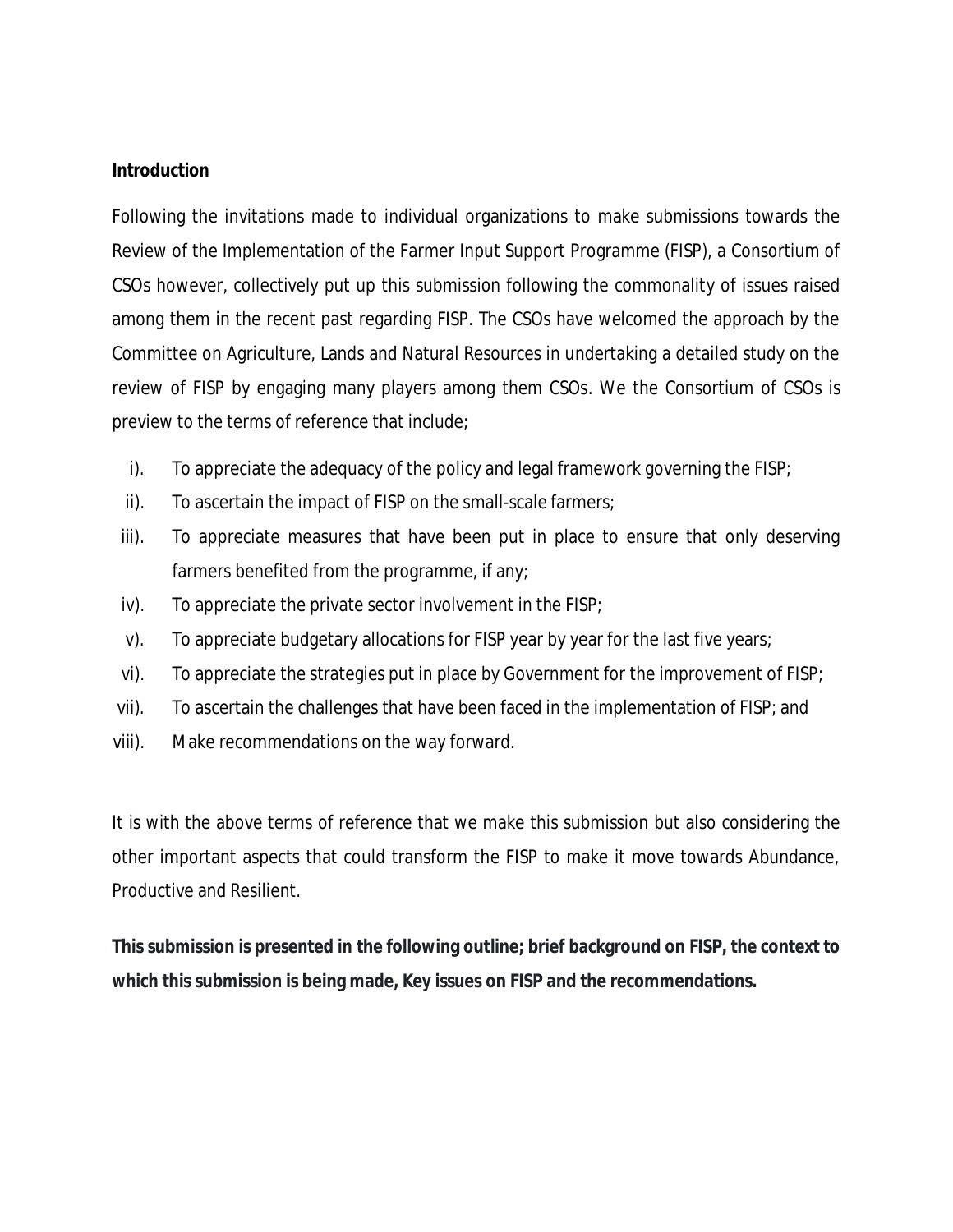#### **A. Brief Background of Farmer Input Support Programme (FISP)**

Zambia is one of the countries to re-institute the Agricultural subsidies under Fertilizer Support Programme a one of the strategies to address the poverty. With the rising concerns of food insecurity, the government reintroduced the agricultural input subsidies under the Fertilizer Support Programme (FSP) in 2002. The smallholder farmers' supplies 80% of food consumed in the country and due to their lack of cash incomes, appropriate technological packages and irregular supply of inputs among small-scale farmers, the Zambian government saw it as big setback in achieving food security and improving agricultural production of the country. The FSP, now called FISP, was therefore an alternative to address this. FISP is a nation-wide programme that aims at improving access to resources by poor smallholder farmers through sustainable private sector participation at subsidized cost, in order to increase household food security and incomes. The programme started with 240,000 beneficiaries and increased to 898,500 beneficiaries in 2011/12 before dropping to 659,000 in 2013/14 (MAL, 2013, p.6). The 2014/15 agricultural season marked 13 years of the programme's existence which has been characterized by continuous challenge-based adjustments on the implementation methods. FISP provides both basal and urea fertilizers, as well as hybrid maize seeds at a subsidized price to small-scale farmers. Initially a subsidy level of 50% on both inputs were provided, and while the level of subsidy for seeds practically remained the same throughout the years, fertilizer levels vacillated a number of times increasing to as much as 79% in 2011/12 crop season. Since the 2013/14 season, fertilizer subsidy level has been at 50% while maize seeds are provided at no cost. Recently, other crops (rice, cotton, sorghum and groundnuts) have been included in the programme (ibid.). Another notable adjustment within the 13 years of the programme was in 2008 when beneficiary eligibility based on minimal land size set for maize cultivation changed from a hectare to half a hectare. This reduced pack size from 8 x 50 kg bags of fertilizer and 20 kg of seed to 4 x 50 kg bags of fertilizer and 10 kg of seed. Despite a number of adjustments in the programme implementation, its initial objectives have been maintained.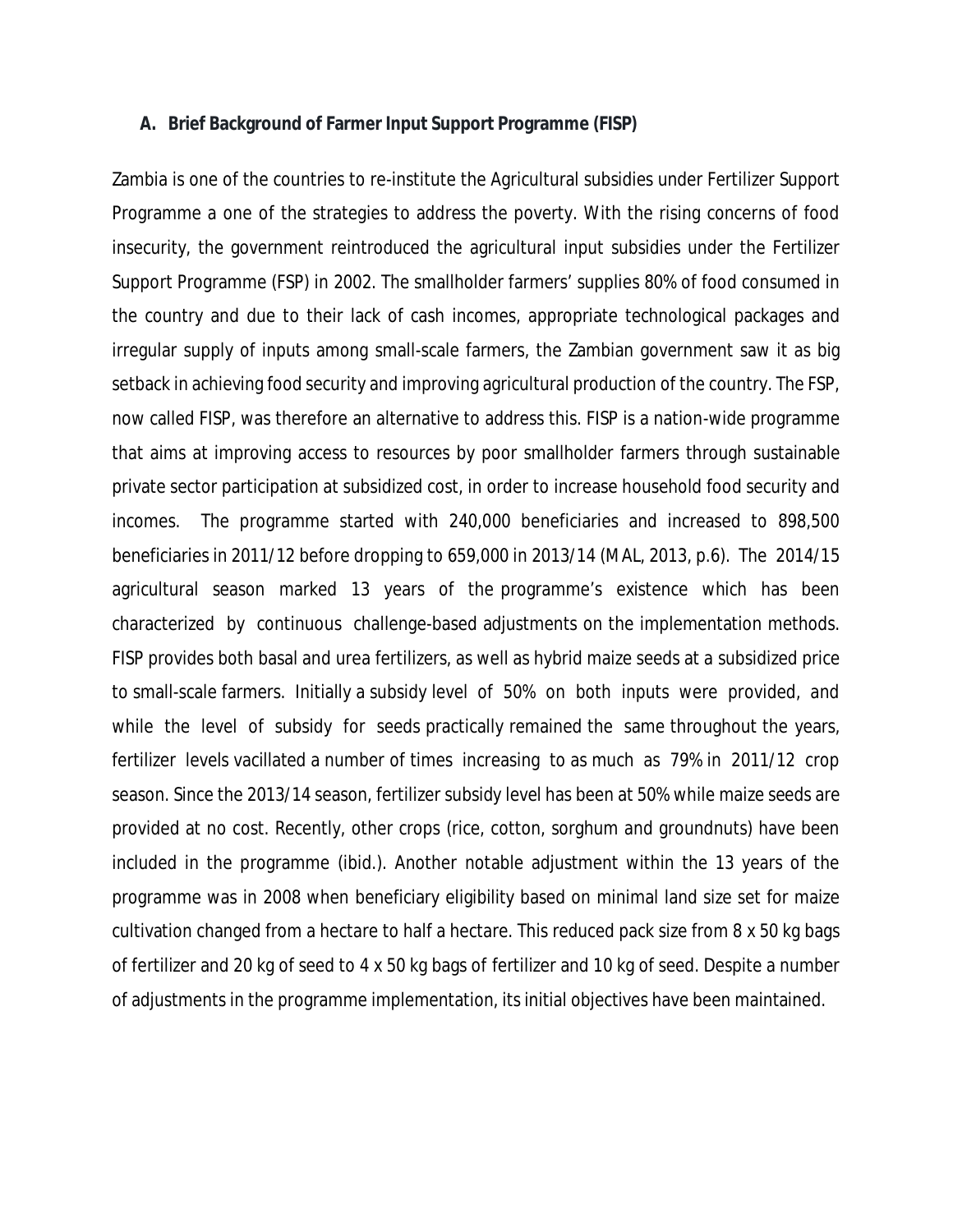## **B. Context to which this Submission is being made**

## **Background**

Inorganic fertilisers for maize were introduced to small scale farmers in Zambia under the modernisation program in the 1960's. Farmers abandoned traditional mixed cropping and integrated livestock for high- input monocultures because Government provided an easy market for only maize. Yields increased immediately; the average across our grain belt was just under 5 Tonnes/ha in the late 60's.

The unintended consequences of adopting high-input maize monocultures are many, including:

- 1. Fertility decline as organic matter reduced and soil biology starved, natural nutrient flows reduced and yields began a steady decline to under 1.5 t/ha today. Despite improved seed and knowledge farmers are having to use more and more fertiliser to achieve the same yields.
- 2. Pests and disease declining soil and plant health increased pests and disease further driving up the cost of production and reducing profit as farmers resort to herbicides and pesticides to treat the symptoms.
- 3. Broken water cycle. Lower yields have forced farmers to clear more forest to feed their families which means less transpiration. Less biodiversity means more bare, hard ground that is unable to accept rainfall forcing more and more rainwater to quickly run off instead of getting onto the soil to grow plants, replenish ground water and slowly filter through to feed wetlands, streams and rivers. Runoff has increased flooding, erosion and damage to infrastructure and left lands where rain falls dry and drought prone.
- 4. Consumers have less access to nutritious, diverse food resulting in declining health and rising cost of health care

The situation is now untenable, farmers struggle to make profit, environmental resilience is low and millions have migrated to cities or followed rains north with inevitable social, economic and environmental disruptions.

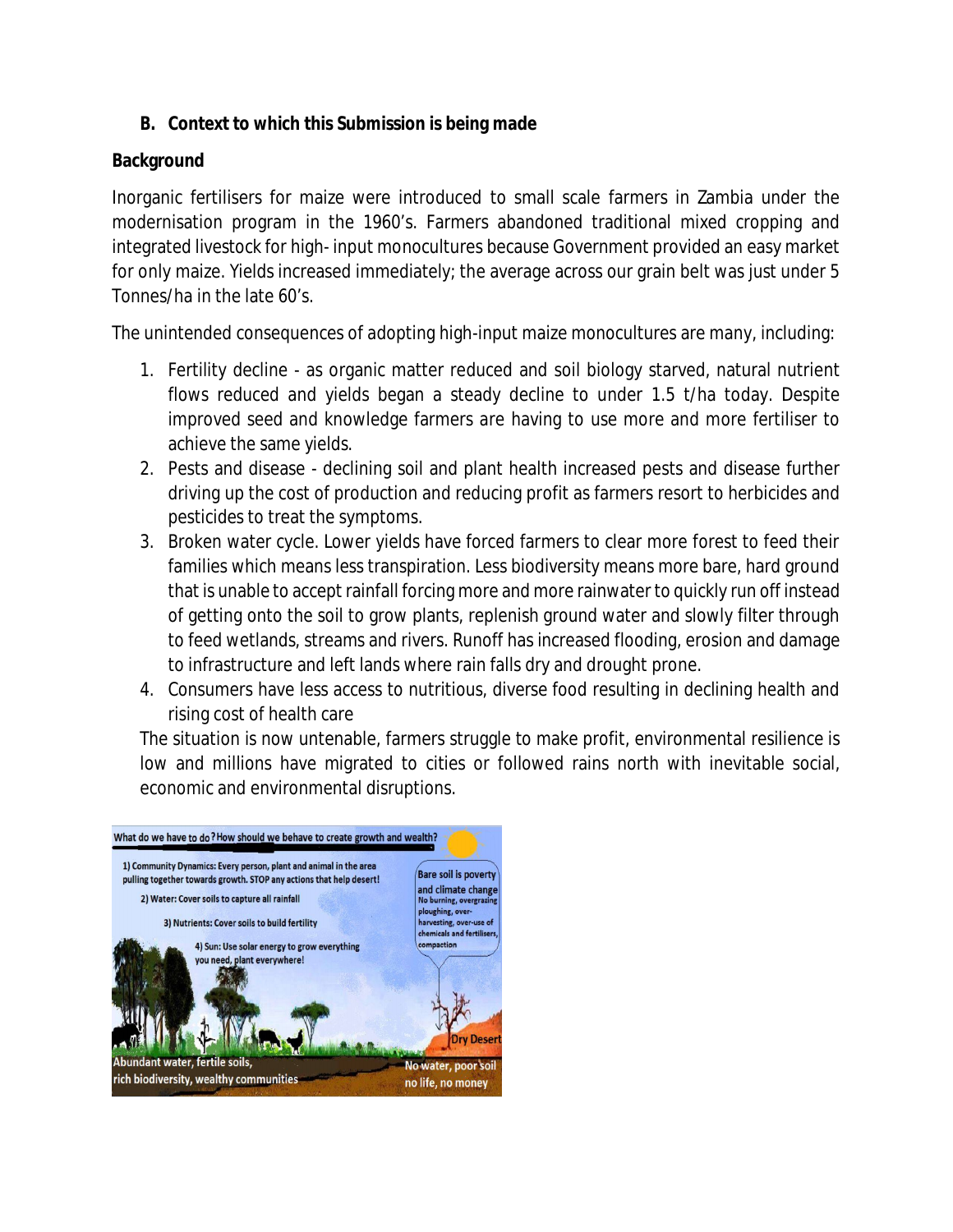**Environmental Malfunction:** Biodiversity loss due to our reductionist management is causing desert and climate change resulting in poverty and social disruption. Our species must repair our relationship with nature or the future is bleak**.** 

## **What kind of lives do we want? What is the ideal world should we managing towards ?**

| Maize 1 ha<br><b>High input</b> | Av. Costs for 2019/20 season from<br>10 meetings with Zambian farmers |       |                    | Soil is less fertile each year                             |
|---------------------------------|-----------------------------------------------------------------------|-------|--------------------|------------------------------------------------------------|
| <b>Land Prep</b>                | Plough 375<br>Labour 150<br>Harrow 200                                | 725   |                    | Water is less each year<br>٠<br>Inputs are increasing<br>٠ |
| Seed                            |                                                                       | 500   |                    | Profits are getting less<br>٠                              |
| Fertiliser                      | 8x 550                                                                | 4400  |                    | We must reduce cost and                                    |
| Weeds                           | Roundup 300<br>Systemic 160<br>Broadleaf 100                          | 560   |                    | increase yield or find new land!                           |
| Harvest                         | Labour 250<br>Shelling 180<br>Transport 900<br>60x bags 300           | 1630  |                    |                                                            |
| <b>Total</b>                    | Kwacha                                                                | 7815  |                    |                                                            |
| 40 bags/ha                      | 110                                                                   | 4400  | <b>Loss 3415</b>   |                                                            |
| 60 bags/ha                      | 110 Average                                                           | 6600  | <b>Loss 1215</b>   |                                                            |
| 80 bags/ha                      | 110                                                                   | 8800  | Profit 985         | Low-cost Maize - manure &                                  |
| 100 bags/ha                     | 110<br><b>Grassroots Trust</b>                                        | 11000 | <b>Profit 3185</b> | no burning residues- Choma<br>2019 after severe drought    |

This will vary among individuals and communities but most people would aspire to a future like this:

*"We want to live in peace and harmony with ourselves and neighbouring countries. We want prosperity, physical and financial security. Good education for our children at all levels. Freedom to pursue our own cultural, religious and spiritual beliefs. Good housing and amenities in our towns and cities. Stable families with adequate food security, safe nutritious and healthy food and abundant clean water. To live in balance with our resources with balance between urban and rural populations so that all can live in peace and prosperity. Fair and equitable access to resources. Freedom from racial, tribal, sexual or any other bigotry with justice available and affordable by all. Pride in ourselves our country and its achievements. International respect. Playing our part as a nation in international affairs as respected equals.*" 1

## **Fundamental direction changes for agriculture**

Considering the context holistically including all the social, economic and environmental factors both short and long term, some patterns and trends emerge to guide us on the general direction agriculture must take in order for :

1. Farmers must increase production, diversity of production of food, fibre and energy while reducing costs.

2. Farmers must steadily reduce dependence on fossil-fuel based external inputs and re-embrace nature

3. Production must be managed so that ecosystems regenerate fast enough to provide for increasing demand

**Identifying and addressing the root cause of declining productivity, profitability and environmental degradation**

<sup>1</sup> Allan Savory of Holistic Management suggested this generic Holistic Context as a start to forming one's own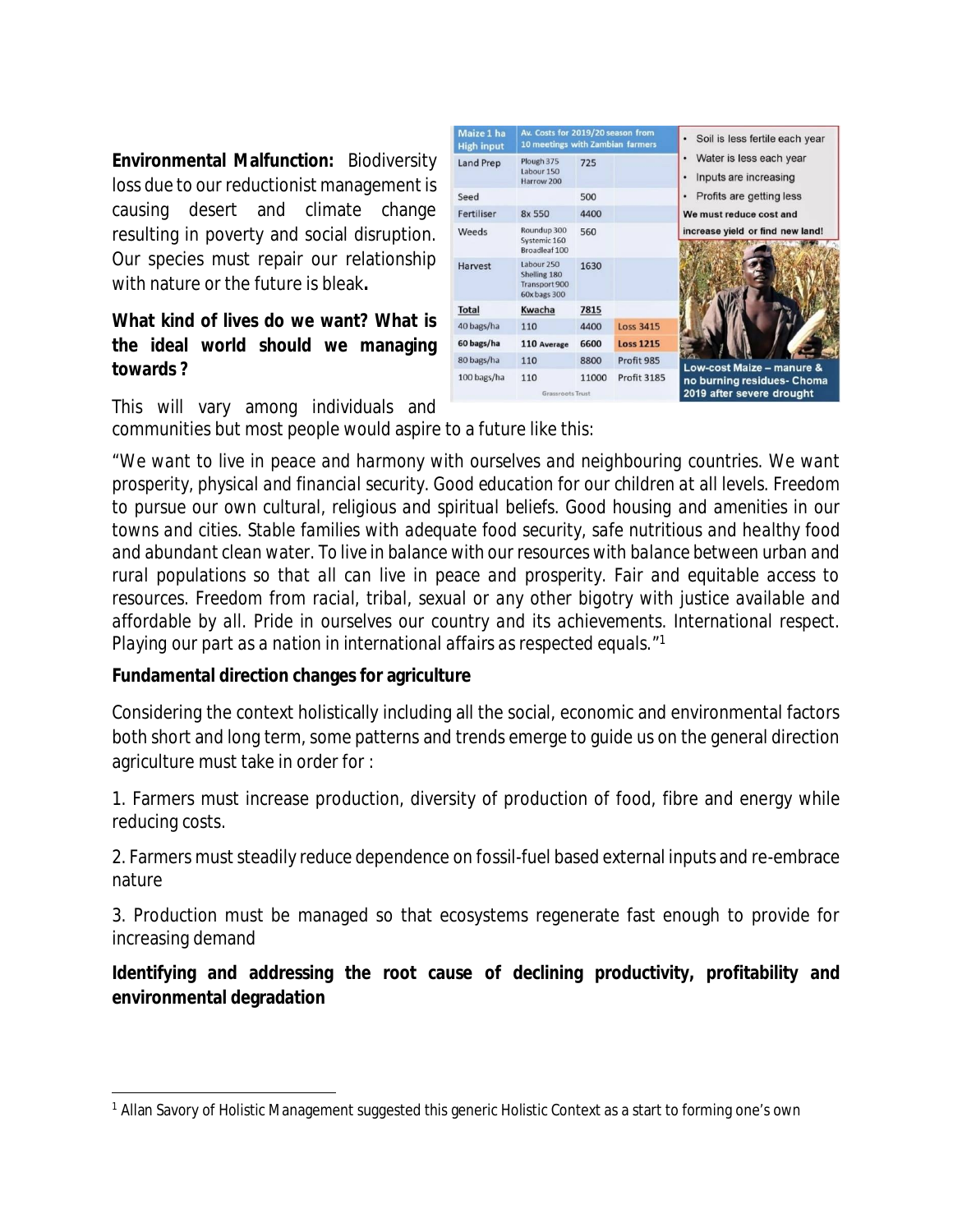- Regeneration of biodiversity both in the soil and above ground is our best chance at reversing desertification and climate change, improving profitability and sovereignty of production.
- Only healthy soil can set us free. Improved soil can produce our food fibre and energy needs without need for expensive inputs
- Healthy soil significantly increases infiltration of rainfall raising groundwater levels and providing the basis for increased growth.
- Healthy soil can only be achieved with increased diversity of plants and integration of animals.

## **Small scale vs Large scale**

Intercropping and replacement of fire with improved management of livestock in crop fields has proved to be regenerative socially, economically and environmentally both in the short and long term. Organic farmers like Sebastian Scott and others are harvesting the highest yields in the country for the lowest cost and minimal external input and with the highest resilience to pests, disease and weather.

Repeated studies by UN/FAO recommend small scale mixed farming as the most likely to meet the Holistic Context we are facing. Large scale mechanised farming is already proving unviable in many countries and likely to get worse in the perfect storm of peak fossil fuel and environmental malfunction.



## **Regenerative Catchment Management**

Traditionally Zambians managed the whole environment for their livelihoods with over 600 forest products making up a diverse set of foods, fibres and energies. This proved to be resilient and provided for people's needs all the year round.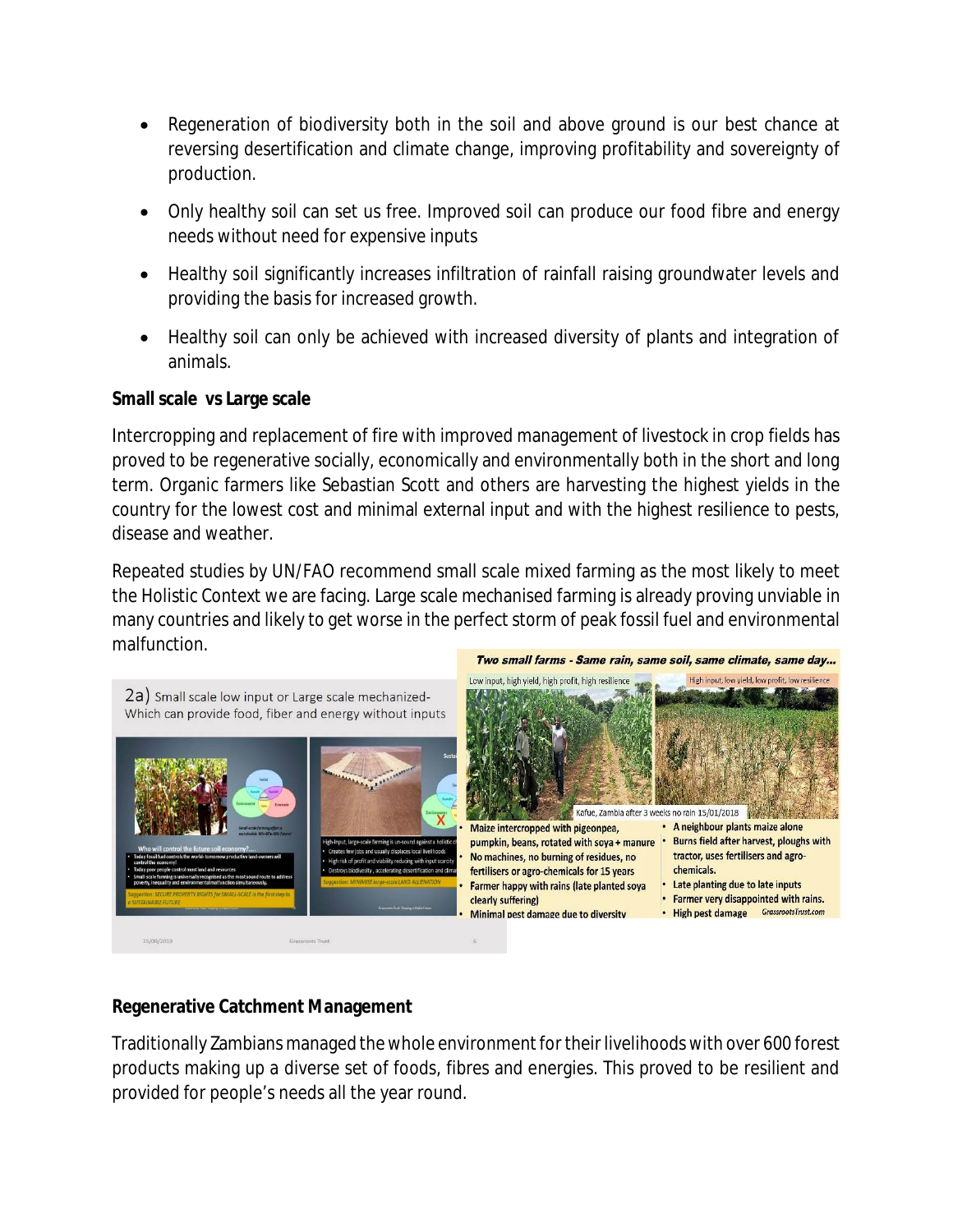On a catchment scale, regeneration of ecosystem health, productivity and local empowerment is being achieved where communities plan and coordinate the management of ALL their plants and animals collectively. The starting point has been bringing livestock together to form larger communal herds and planning the grazing Holistically. In this way fire is replaced with livestock as the main management tool.

- 1. In Mpanshya, Rufunsa a herd of 500 cattle, sheep and goats with nearly 50 separate owners have over the past 5 years shown that the high-impact, long rest principle of Holistic Management has resulted in significant improvement of vegetation and fundamental ecosystem services, improved productivity and profitability of the animals, and a reduction in costs of management.
- 2. Forests are burning less and less intensively as biomass is reduced by the herd and are now providing far more mushrooms, leaf plants, tubers, fruit, medicines, insects and fibre and livelihoods are improving across the community.
- 3. The planned rotation also ensures that tick, worm and parasite cycles are broken thus reducing loses. Deworming is now seldom needed, and dipping has only been needed a few times of year when the herd has been forced to move backwards for water. Stream flow has improved visibly despite several years of subnormal rainfall. Wildlife has started to return to the area due to the improved vegetation.



### *Recommendations*

## **1. Regenerative agriculture**

Zambia's population is doubling circa every 22 years and lifestyles are demanding higher consumption rates leading to an exponential increase in demand for resources. To avoid conflict of diminishing resources, all our planning, policy and management must ensure that the biodiversity from which we derive resources for food, fibre and energy is regenerating. Considering all the social, economic and environmental factors both short and long term to avoid unintended consequences without a framework is complex.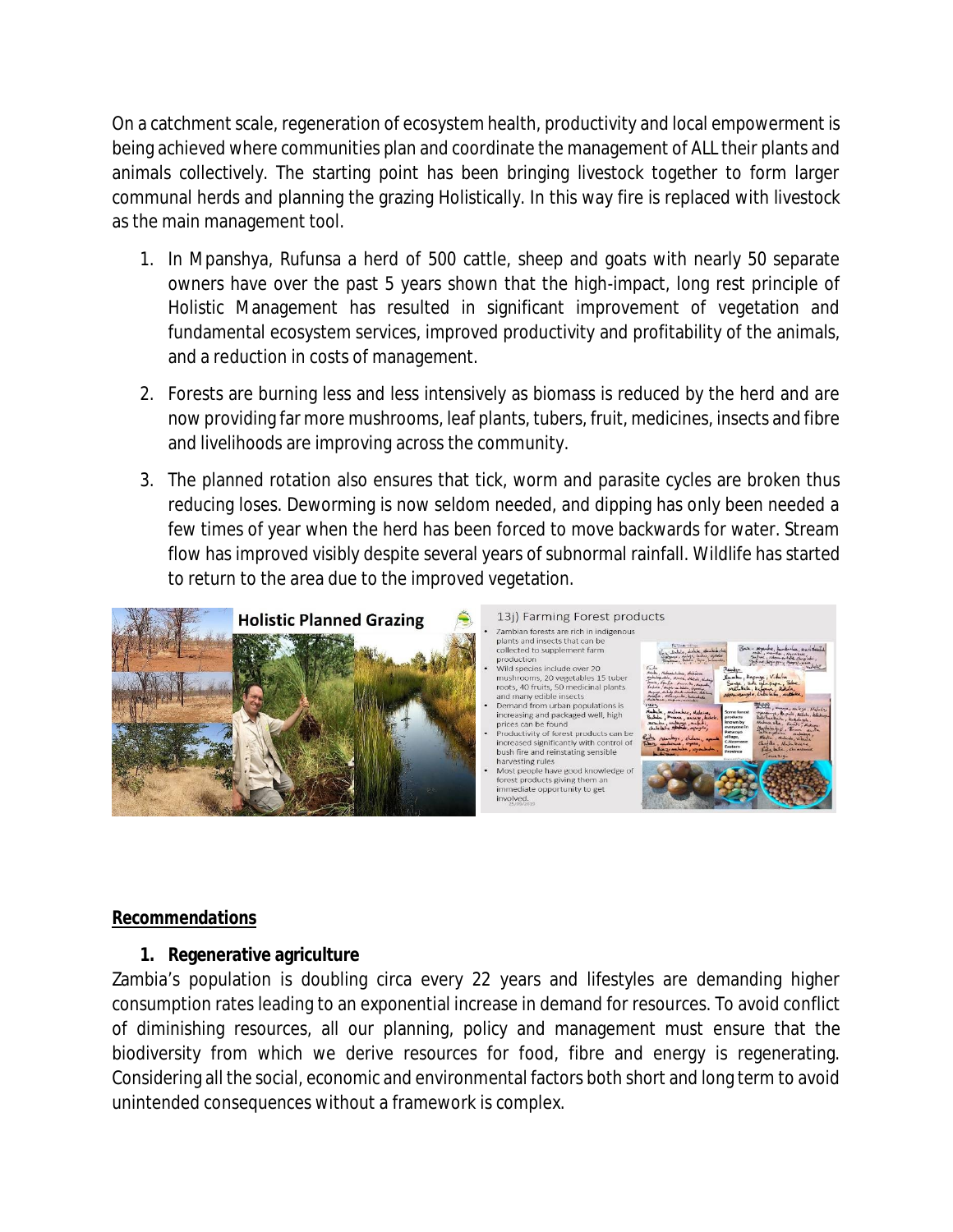*We recommend a Holistic Management decision-making framework to ensure policy and decisions are consistent towards the Zambia's Holistic Context* 





## **2. Reducing dependence on external inputs**

Key finite resources responsible for the rapid expansion and growth of our species over the past 150 years, are becoming scarce and therefore more expensive. Of particular concern to agriculture production is the end of cheap fossil fuels and phosphorous essential to produce fertilisers and agro-chemicals. A bag of fertiliser in Zambia cost one bag of maize in the early 70's; it now costs about 6 bags of maize, leaving little profit margin for farmers. As cheap oil becomes scarce, cost of agro-inputs are likely to continue to increase exponentially, yielding increased control of primary production to foreign actors and threatening Zambia's sovereignty.

## *We recommend that government develop and adopt a policy of low input, regenerative agriculture that exploits crops, livestock, forests,*

#### 12d) Organic Matter- the heart of the soil

Increased organic matter in soils leads to:

- Increased infiltration rates and water holding capacity
- Increased nutrient content and holding capacity
- . Improved soil structure which leads to reduced erosion and less labour
- . Increased biological function in the soil which leads to nutrient release and disease suppression

| Crop Production<br>Indicator: Maize Yield In Response to Manure Addition<br>20 | Table 1. Change in the capacity of soil to store water (litres/ha) with changes in levels of soil<br>organic carbon (OC) to 30 cm soil depth. Bulk density 1.2 g/cm <sup>3</sup> |                       |                       |                                      |                            |                                      |
|--------------------------------------------------------------------------------|----------------------------------------------------------------------------------------------------------------------------------------------------------------------------------|-----------------------|-----------------------|--------------------------------------|----------------------------|--------------------------------------|
| (DVp) U<br>1.5                                                                 | <b>Mitianasco</b><br>Post-season<br>aп<br>а<br>$+46001$<br>Manuro                                                                                                                | Change in OC<br>level | Change in OC<br>(ko m | Extra water<br>litres m <sup>o</sup> | Extra water<br>(litres/ha) | CO <sub>2</sub> sequestered<br>(tha) |
| $\Omega$<br>Í.                                                                 | 20 <sub>o</sub>                                                                                                                                                                  | 1%                    | 3.6 kg                | 14,4                                 | 144,000                    | 132                                  |
| š<br>0.5                                                                       | 10 <sup>2</sup>                                                                                                                                                                  | 2%                    | 7.2 <sub>k0</sub>     | 28.8                                 | 288,000                    | 264                                  |
| D.D.                                                                           |                                                                                                                                                                                  |                       | 10.8 kg               | 43.2                                 | 432,000                    | 396                                  |
| <b>2008</b><br>200<br>2009<br>2006<br>2005                                     |                                                                                                                                                                                  |                       | 14.4 kg               | 57.6                                 | 576,000                    | 528                                  |

| <b>ILIT CIUPPING SYSTEMS</b>              |                                        |                                    |                                 |                                     |  |  |  |  |
|-------------------------------------------|----------------------------------------|------------------------------------|---------------------------------|-------------------------------------|--|--|--|--|
| <b>Test your</b><br>decisions             | <b>Mono-cropping</b><br>le: maize only | <b>Standard</b><br><b>Rotation</b> | <b>Mixed</b><br><b>Cropping</b> | <b>Mixed Cropping +</b><br>manure   |  |  |  |  |
| Productivity,<br>yield                    | <b>Declining</b>                       | Declining to<br>Stable             | Increasing<br>Slowly            | <b>INCREASING</b><br><b>RAPIDLY</b> |  |  |  |  |
| Profitability                             | <b>Declining</b>                       | Declining to<br>stable             | Increasing<br>slowly            | <b>INCREASING</b><br><b>RAPIDLY</b> |  |  |  |  |
| Complexity<br><b>Difficulty</b>           | Low but high with<br>agrochems         | medium                             | high                            | <b>HIGH</b>                         |  |  |  |  |
| Household<br>nutrition                    | Poor                                   | Medium                             | High                            | <b>VERY HIGH</b>                    |  |  |  |  |
| <b>Resilience</b><br>To water and pest    | <b>Declining</b>                       | Declining to<br>stable             | Increasing<br>slowly            | <b>INCREASING RAPIDLY</b>           |  |  |  |  |
| <b>Towards Holistic</b><br><b>Context</b> | Away                                   | Away or<br>stable                  | <b>Towards</b><br>slowly        | <b>TOWARDS RAPIDLY</b>              |  |  |  |  |

*fish and wildlife* 

12il Cropping system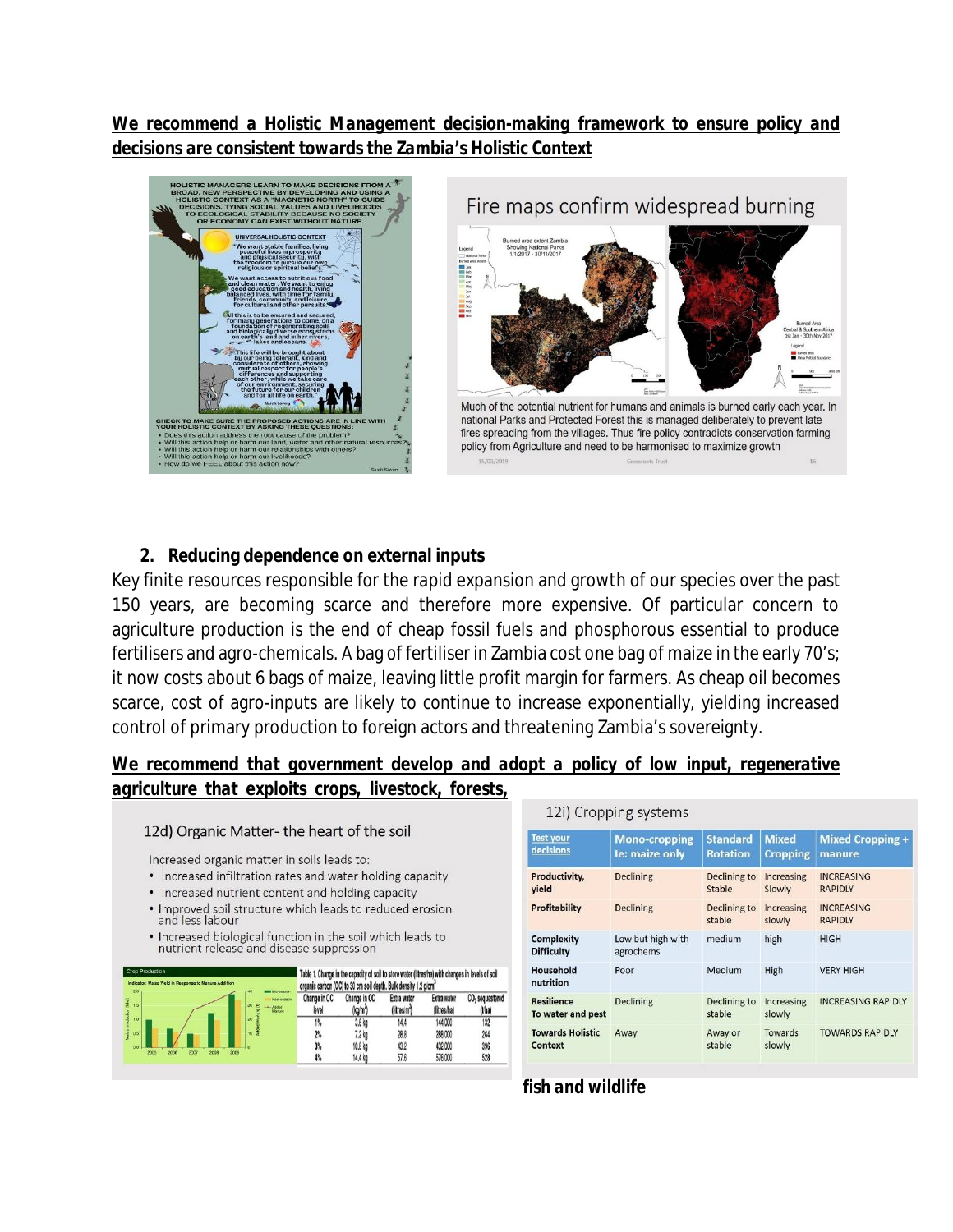## **3. Whole environment and Fundamental ecosystems services**

The reductionist model of agriculture we have adopted focuses on reducing biodiversity; forests of 8000 plant species are cleared to plant monocultures which quickly collapse nutrient and water cycles. More and more fertiliser is needed to compensate natural nutrient flows and degraded soil can no longer accept and hold rains. As a result, rains are less and less effective with most of it running off accumulating in floods and leaving drought where it fell. Unless soil health and the water cycle are addressed soon, hydro-power generation risks running out of water and slowing mining and industry.

## *We recommend that the environment and the fundamental ecosystem services (Water cycle, nutrient flow, community dynamics and solar flow) be considered fully in all planning and management*

## **4. Decentralisation of resource management**

The evidence that top-down, centralised management has failed to manage the environment and resources is overwhelming. Devolution of rights and responsibilities provides the best hope for regeneration, accountability and productivity. Capacity at local level is low and responsibilities are not clear.

## *We recommend that a comprehensive process is planned and implemented to ensure that every citizen participates in managing our environment responsibly and reaps the benefits equitably.*



### 5. Government support and services

Subsidies have often come at the expense of other fundamental services and support those farmers need such as education and health facilities, communication and roads infrastructure, aggregation points and markets, training and effective leadership structures, financial services etc. Phasing out external inputs will release significant funding to support these services essential to meeting our Holistic Context.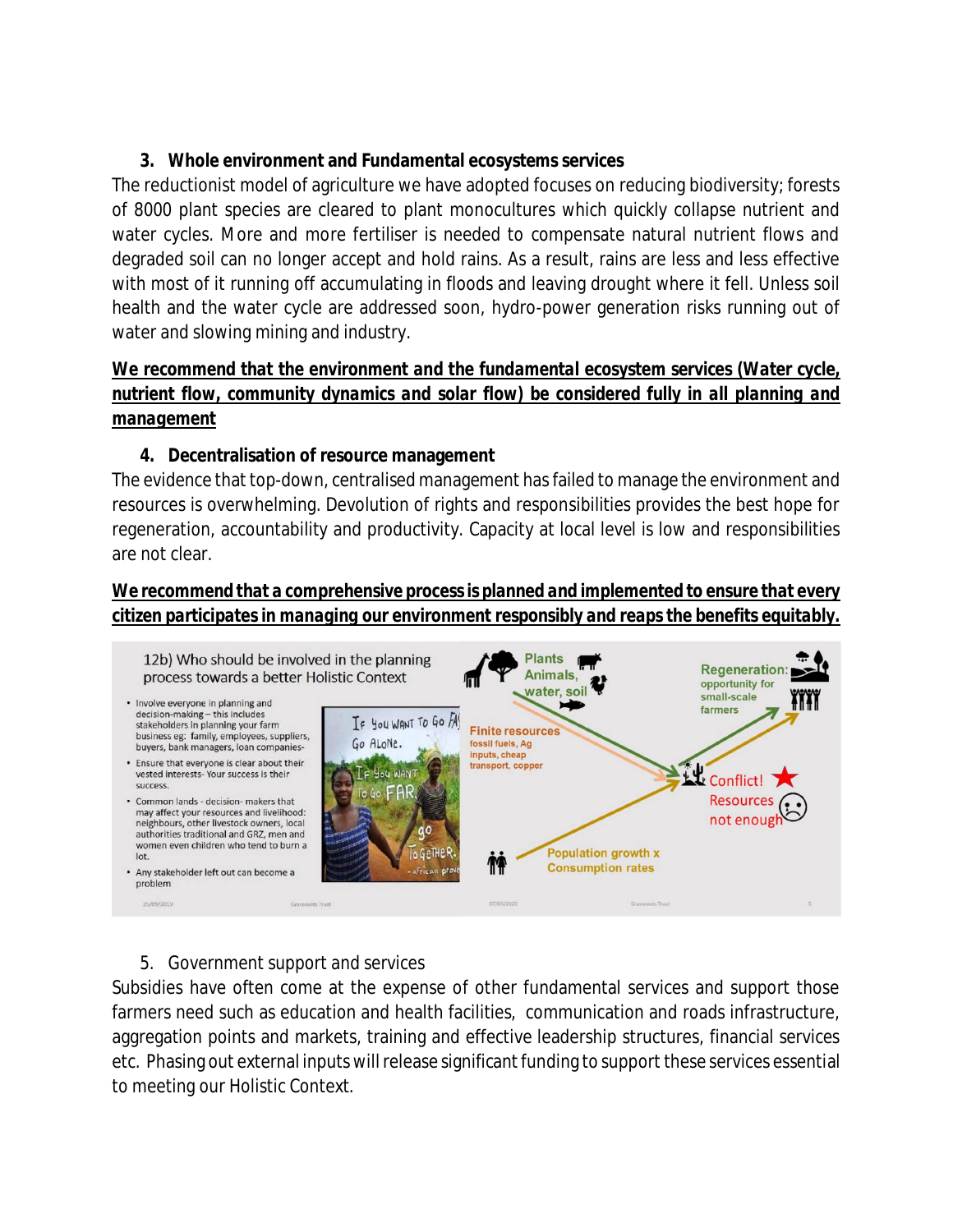## *We recommend the process of restructuring Government support and services to farmers be participatory, accountable, responsive, efficient and integrated into the decentralisation process*

## **C. Key Issues on FISP**

## 1. **Environmental Malfunction**

a) The Agriculture system in Zambia; Industrial Agriculture, has contributed largely to environmental malfunction and distortion of Food Systems through its heavy promotion of synthetic/chemical fertilizers and pesticides and mono cropping to some extent leading to Nutrition problems. This type of agriculture has evidently depleted most of the soils and forced commercial farmers to shift to open up bigger pieces of fertile land by cutting down trees. It has in the process caused loss of biodiversity, desertation and soil degradation. The FISP is one programme that has largely contributed to this, as the focus on inputs has been synthetic fertilizers and hybrid seed that heavily depends on chemical fertilizers, herbicides and pesticides for its optimum performance. Small-scale farmers produce 80% of the food in Zambia and if the system continues to support chemical fertilizer usage, the destruction to the environment will be massive in the years to come. In as much as the Policy pronouncements are that of promoting sustainable agriculture, the reality has not been implemented as such evidenced by the FISP, which does not offer options to farmers to choose the kind of inputs they want and that which would encourage biodiversity and healthy soils. Further, with growing population, demand for FISP will increase and this will continue to cause problems for our environment and economy through more expenditures on fertilizer imports.

### *2.* **Transparency and Accountability in the Management of the programme**

a) **Poor Beneficiary Targeting and Selection:** The selection of beneficiary cooperatives and farmer organizations and farmers under FSP had been by the District Agriculture Committees (DACs). However, most of the DACs are either non-existent or were in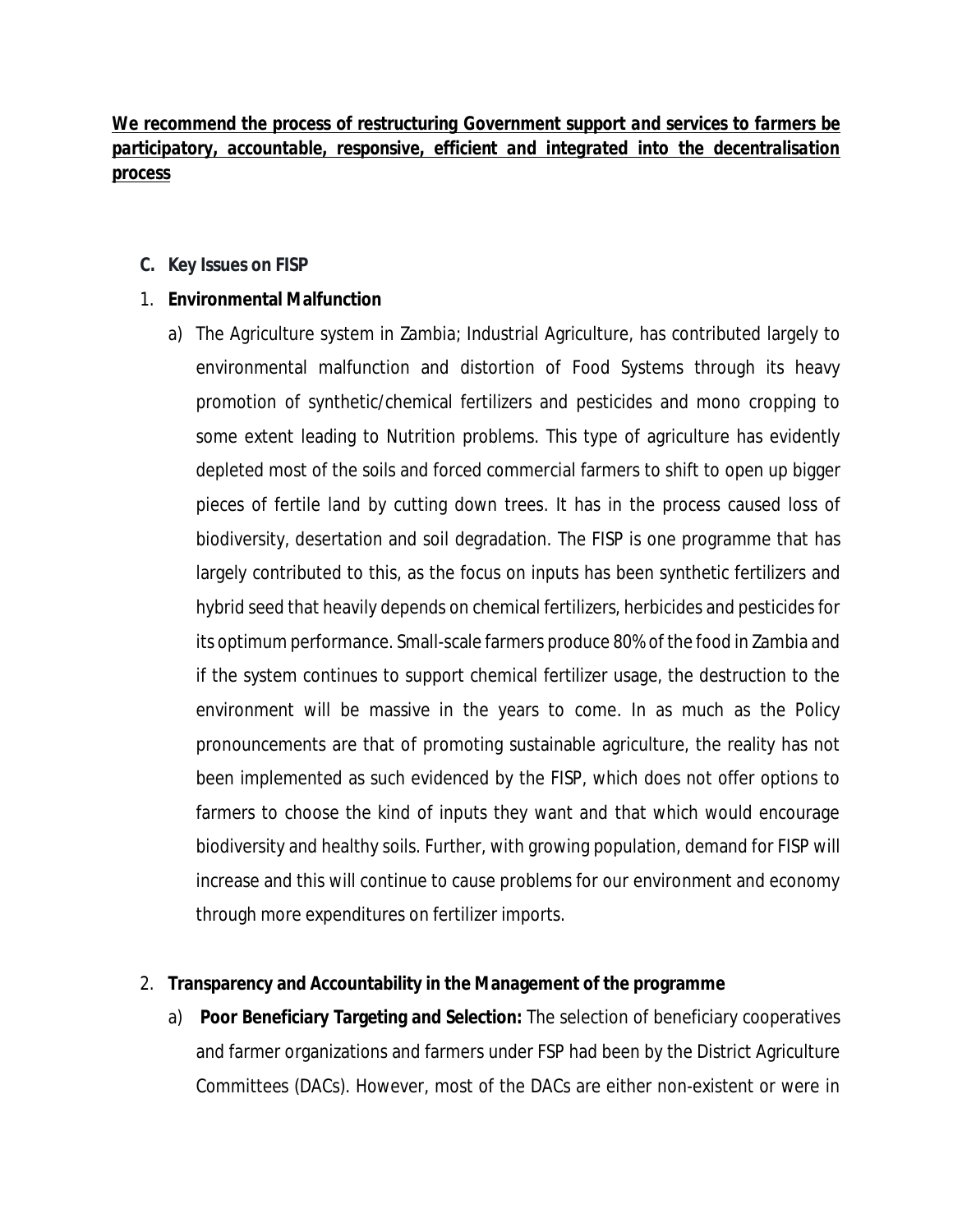poor shape. This led to increased cases of inaccurate targeting and selection of beneficiaries. In some cases, smallholder farmers who did not deserve subsidized inputs were benefiting from FSP. The programme found it very difficult to establish the actual number of beneficiaries under this programme.

b) **Poor Management of the system-** The management system is porous and leaves so much room for corruption. The question is who should manage FISP?

## **3. Farmer Rights and Responsibilities, and Decentralization**

- i) The system itself is centric which makes it have a lot of lacuna in its management. Control is done from the top and this is hindrance to addressing the real needs and also making the whole process long resulting in issues of late delivery, no variety in input supply and underserving beneficiaries.
- ii) Farmers Participation. Less consultation is made from the farmers about the FISP, which makes it more complex in addressing the real need in order to achieve the goal. The farmers are only involved at distribution stage as recipients of the service other than being involved in the planning process as well. The FISP has not provided a platform for farmer participation to express their rights or make their rights known that would make the whole system inclusive.
- iii) Farmers rights and sovereignty access to seed and choice of what they want to grow
- iv) FISP, a very unfair market advantage on pricing for farmers who receive subsidized seeds and fertilizers against farmers who do not receive similar subsidies. At the point of selling crops all farmers sell their crops at the same price. This has created unequal benefits for farmers!
- v) FISP is largely contributing to export controls which have characterized the agriculture sector this discourage people from investing in agriculture production. Farmers have to depend on the local market to sell their crops, this result is flooding and low prices.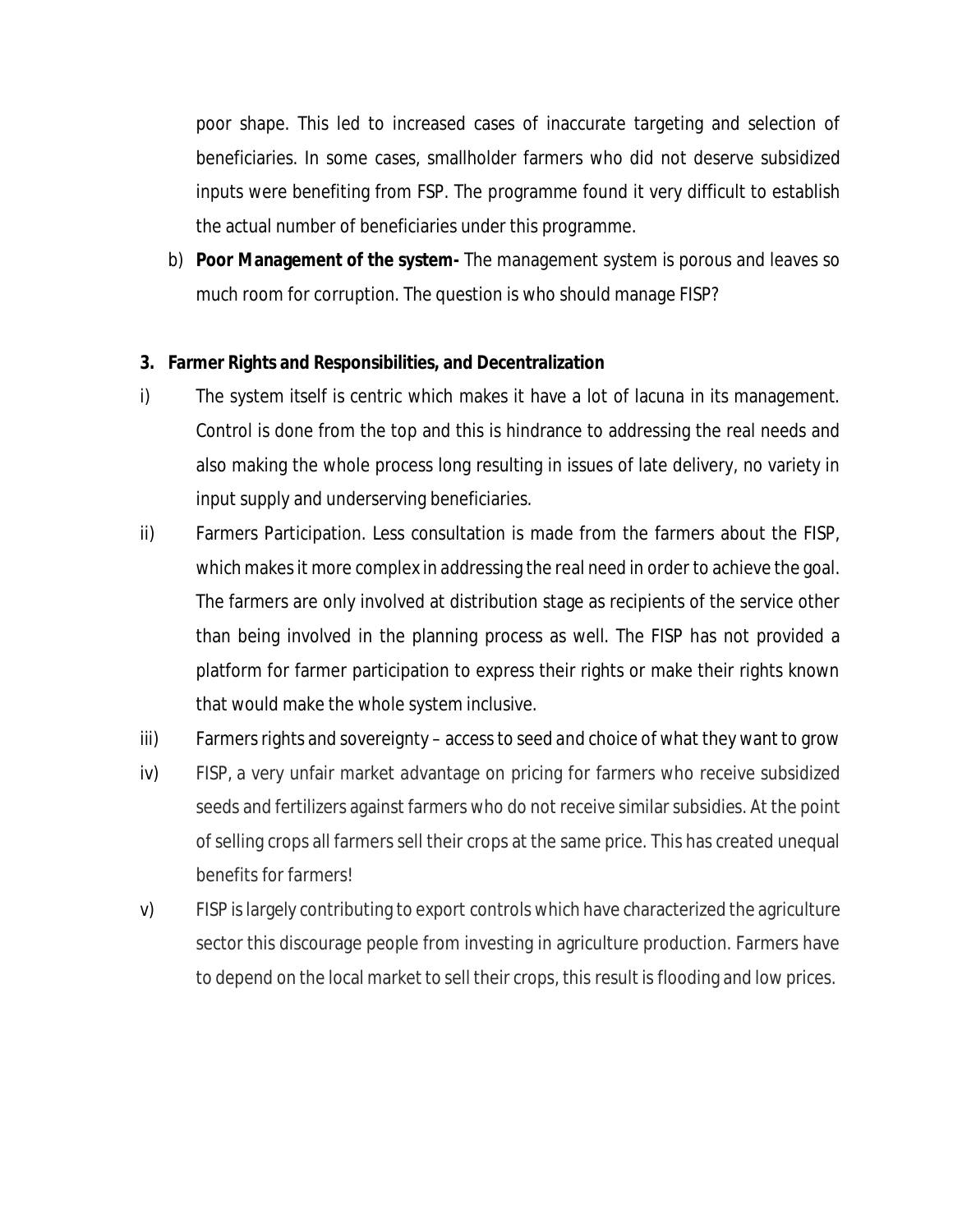## **D. Recommendations Specific to the Transformation of FISP**

## **Environmental Malfunction- To move towards a healthier Environment;**

- The system should consider a type of agriculture that will encourage environmental health for Sustainable, Nutritious and resilient Food System. The Biology of soils is of paramount importance in order to obtain this which has not been given attention during the implementation of FISP. This will determine what inputs to promote in the system and also in each geographical area without causing further soil degradation. The proposed type of Agriculture is Agroecology. An agriculture that interacts with ecology to maintain the balance but at the same time provides the food needed.
- FISP should be aligned with this type of Agriculture that includes; all inputs and trainings. The package should not be limited to certain inputs available by the contracted suppliers but should look beyond by considering the implication that comes with that. A selection of suppliers should therefore be looked at critically.
- Invest in research into optimal approaches (including scale, location, species mix and management) to agricultural systems for programmes such as FISP for soil health and biodiversity, as a means of contributing to its healthier environment and regenerative/sustainable agriculture objectives. FISP has failed to recognize the spatial variability of soil fertility and climatic conditions in the country, hence the blanket distribution of the same inputs country wide.

### **Transparency and Accountability in the Management of the programme**

 **Management of the system** – The system should have mechanisms of exiting the beneficiaries, Transparency in selection and management processes. This can only be attained if there is proper segregation of roles and responsibilities that are accountable for at all times. Suppliers should be well selected, reduce restriction on input selection by the farmer. The system should automatically graduate the farmers to accommodate others. This will avoid having same farmers and also the underserving people to be on the list of beneficiaries.